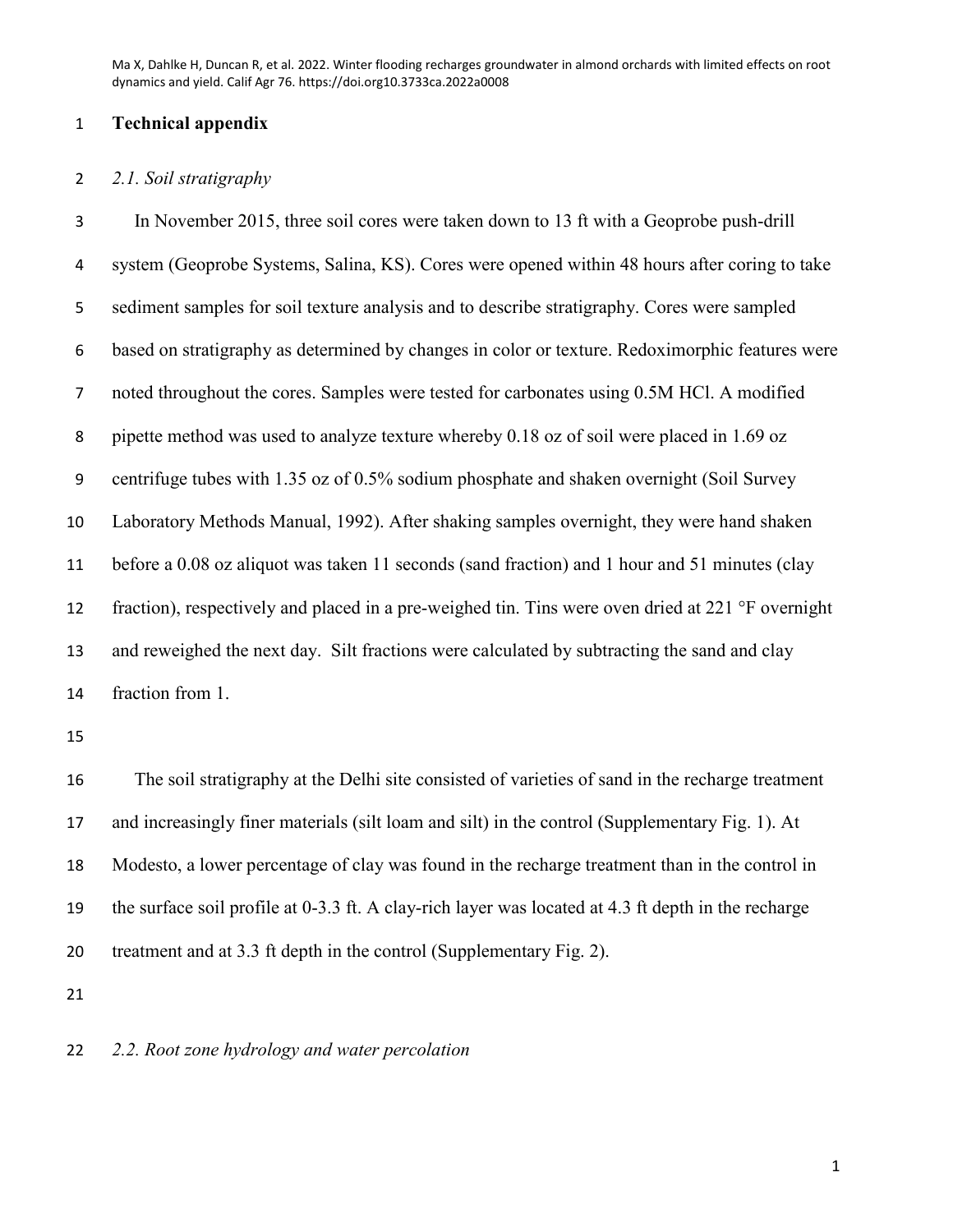| 23 | Volumetric water content (VWC) was measured at each site and within each treatment at two                            |
|----|----------------------------------------------------------------------------------------------------------------------|
| 24 | randomly selected trees at 0.5, 1.5 and 3.3 ft depths using Decagon GS-1 and GS-3 sensors                            |
| 25 | (Decagon Devices, Pullman, WA). Water for groundwater recharge was provided by the land                              |
| 26 | owner or local water district, who reported total application amounts per event. Using the applied                   |
| 27 | water amounts and VWC data, a water balance model based on the Thornthwaite-Mather                                   |
| 28 | procedure (Dahlke et al., 2018; Steenhuis and Van Der Molen, 1986) was set up for each site to                       |
| 29 | estimate the fraction of applied water going to deep percolation (i.e., groundwater recharge)                        |
| 30 | versus to evapotranspiration and to storage in pore space. The model was applied only to the root                    |
| 31 | zone (upper 2 ft), where most evapotranspiration demand takes place.                                                 |
| 32 |                                                                                                                      |
| 33 | Attenuation of applied water in the deeper soil profile (transmission zone, 2 to 5 ft) was                           |
| 34 | modeled with a one-dimensional vertical flow model capable of simulating saturated and                               |
| 35 | unsaturated flow. More detailed information on the soil water balance model can be found in                          |
| 36 | (Dahlke et al., 2018).                                                                                               |
| 37 |                                                                                                                      |
| 38 | Rootzone residence time was estimated as the time duration the soil maintained a volumetric                          |
| 39 | water content equal to or exceeding field capacity. Using the observed VWC data the soils at                         |
| 40 | both field sites reached field capacity when removal from water from the soil profile due to                         |
| 41 | gravity slowed down and the tails of the VWC data after rainfall or flooding events flatten out.                     |
| 42 | These values correspond to $0.15 \text{ in}^3/\text{in}^3$ for Delhi and $0.3 \text{ in}^3/\text{in}^3$ for Modesto. |
| 43 |                                                                                                                      |
|    |                                                                                                                      |

*2.3. Midday stem water potential*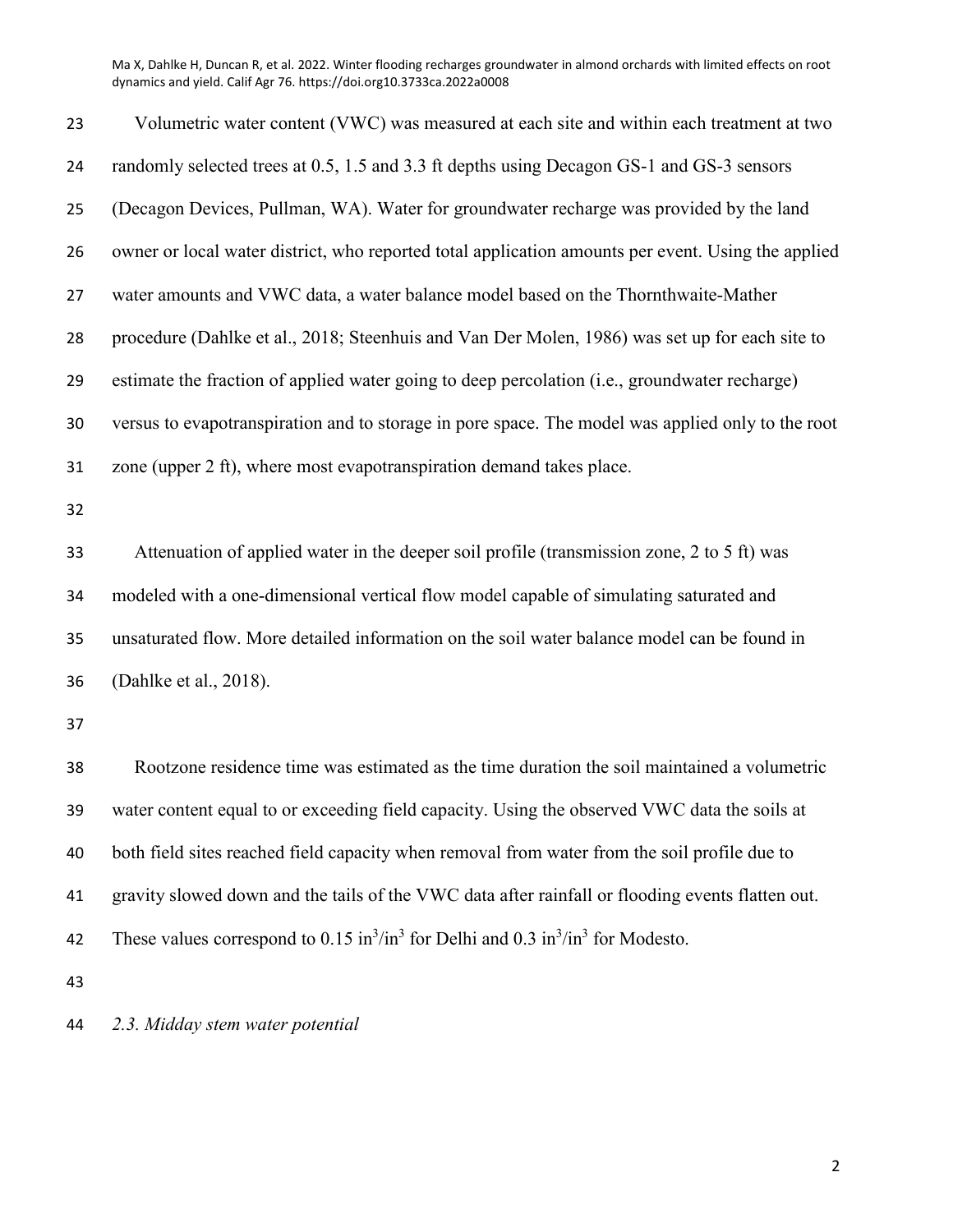Changes in water status of single trees with groundwater recharge were determined by stem 46 water potential ( $\Psi_{\text{stem}}$ ) measurements using the pressure bomb method (Scholander et al., 1965). Measurements were made on shaded leaves close to the stem except in winter, when twigs were used. Each leaf or twig was covered with a plastic bag inside an aluminum foil exterior envelope for an hour prior to sampling. After equilibrium was reached, a razor blade was used to cut the petiole of an encased leaf or the base of an encased twig. The bagged sample was then inserted into a Scholander pressure chamber (3000 series, Soil Moisture Equipment Corp., Santa Barbara, CA, USA).

### *2.4. In situ root observation and root image analysis*

 The minirhizotron technique was applied for *in situ* root observation. One minirhizotron tube was installed beside each sample tree with an insertion angle of 60º which could reach to 2 ft soil depth, with five trees in each treatment block and ten trees at each field site. Root images were collected approximately every three weeks from January 2016 to October 2017, using CID-600 In-Situ Root Imager (CID Bio-Science, Camas, WA, USA). Each tube yielded four root images per time of measurement. The size of each window was 19.6 cm wide and 21.5 cm long. Root images were imported and analyzed using Rootfly software (Clemson University, USA). Images were digitally enhanced when needed (generally brighten and increase contrast) and sorted by tube, then processed by depth for the whole series of observation dates. This allowed for checking root appearance and disappearance through time. Roots were manually traced for length and diameter and appearance and disappearance dates were marked as "birth" and "death". All data were then exported into an Excel spreadsheet, double checked for outliers and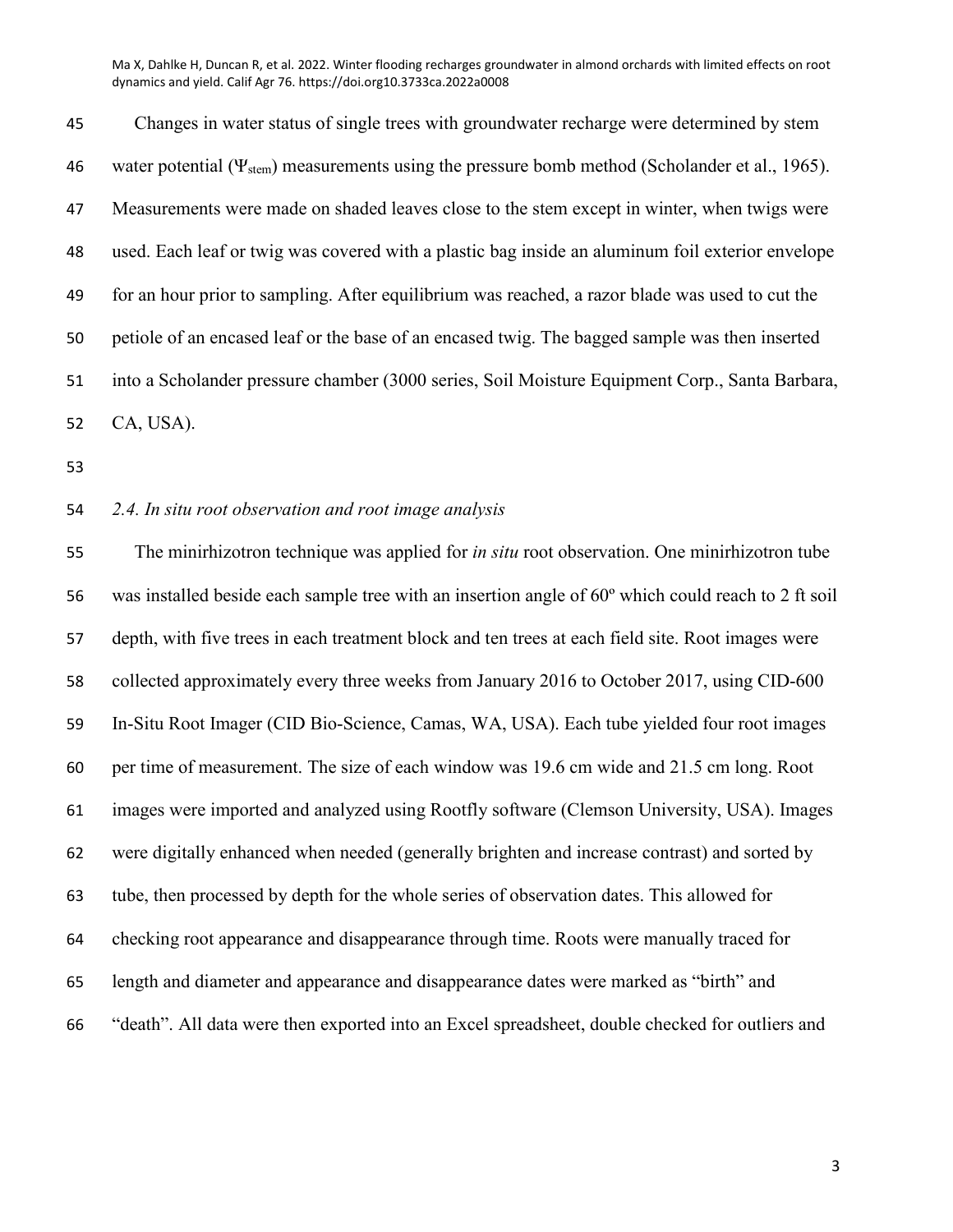mistakes, and total lengths of new root appearance (birth) and root disappearance (death) within each period (three months interval) were calculated.

#### *2.5. Canopy light interception and yield*

 Photosynthetically active radiation (PAR) below the canopy (PARb) of both sides of trees was measured in each replicate treatment during the growing season in 2016 and 2017 using digital photography. A GoPro Hero HD2 digital camera (GoPro Inc., San Mateo, CA, USA) mounted at a height of 1.4 m above the orchard floor on a Kawasaki Mule utility vehicle was used for capturing images of the canopy shadow. Full sun PAR (PARa) was recorded simultaneously at 76 the end of each row. All the images were collected at solar noon  $\pm$  1 h. Digital images were then processed to calculate the area of canopy shadow using the open source software GIMP 2.8 (The GIMP Development Team 2013, http://www.gimp.org/). Details in the design of the novel digital photographic technique and image processing are described in (Zarate-Valdez et al., 2015). Fraction PAR (fPAR) intercepted by the canopy was calculated with the formula as below: 

$$
fPAR = \frac{PAR_b}{PAR_a}
$$

 Yield was measured at harvest in 2015 (pre-treatment), and in 2016 and 2017 by utilizing commercial nut harvesting carts with built-in weigh bars and electronic scales. Subsamples were collected and cracked out by hand to determine almond kernel weight and quality parameters. 

*2.6. Data analysis*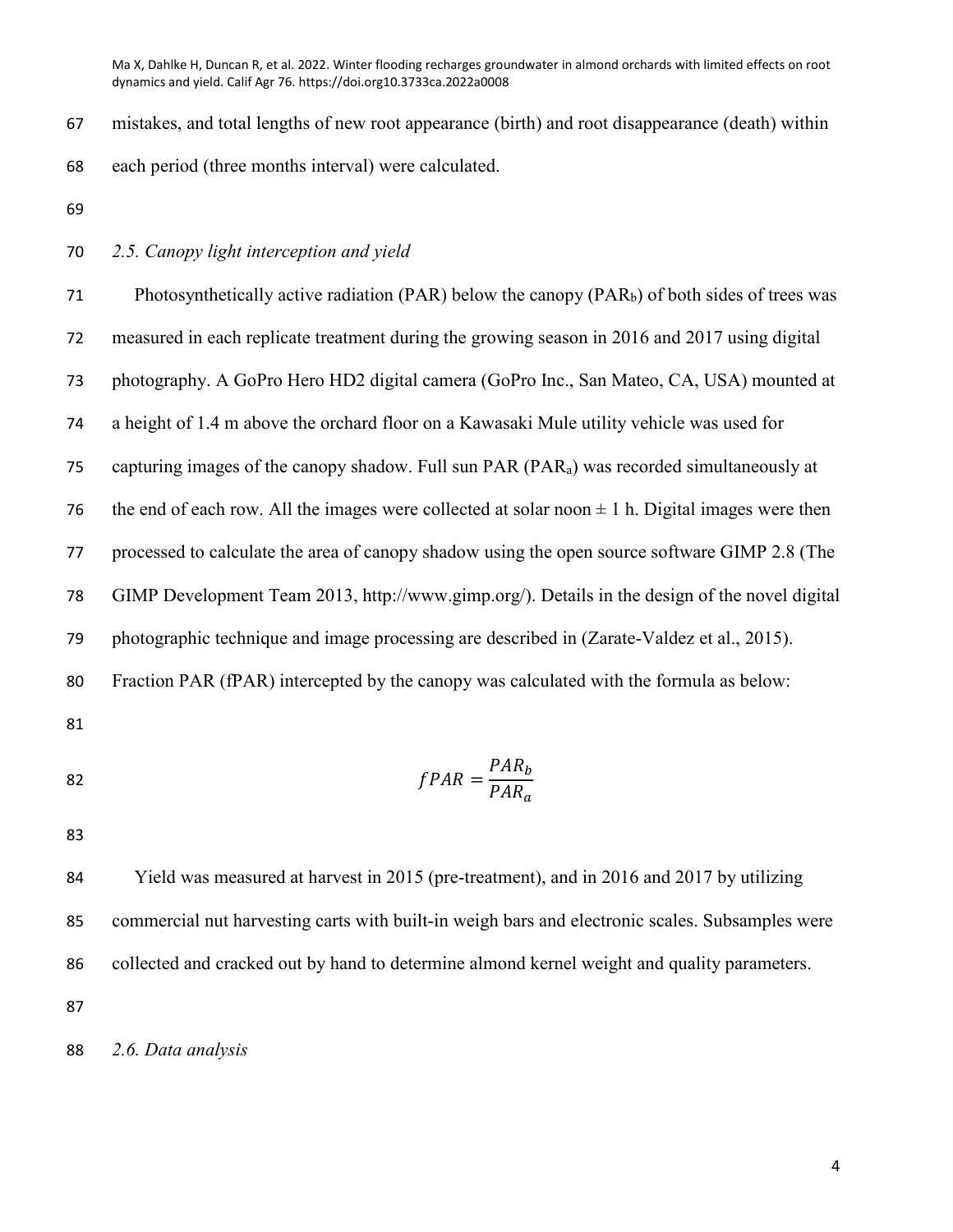| 89  | Data were analyzed separately by location. A t-test was used to determine the differences                    |
|-----|--------------------------------------------------------------------------------------------------------------|
| 90  | between the means (stem water potential, root growth, canopy light interception and yield) of the            |
| 91  | two groups of almond trees (under no recharge (control) and recharge treatment, respectively) at             |
| 92  | a significance level of $\alpha = 0.05$ . The t-test effectively tests the null hypothesis that the means of |
| 93  | tree physiological responses for each group of trees are not significantly different from each               |
| 94  | other. A p-value $\leq 0.05$ would allow rejection of the null hypothesis and indicates a significant        |
| 95  | difference in a particular response between the groups of trees.                                             |
| 96  |                                                                                                              |
| 97  | <b>References</b>                                                                                            |
| 98  | Dahlke H, Brown A, Orloff S, et al. 2018. Managed winter flooding of alfalfa recharges                       |
| 99  | groundwater with minimal crop damage. Calif Agr 72:1-11.                                                     |
| 100 | https://doi.org/10.3733/ca.2018a0001                                                                         |
| 101 | Scholander P, Hammel H, Bradstreet E, et al. 1965. Sap Pressure in Vascular Plants. Science                  |
| 102 | 148:339-346.                                                                                                 |
| 103 | Steenhuis T, Van Der Molen W. 1986. The Thornthwaite-Mather procedure as a simple                            |
| 104 | engineering method to predict recharge. J Hydrol 84:221–229.                                                 |
| 105 | https://doi.org/10.1016/0022-1694(86)90124-1                                                                 |
| 106 | USDA Soil Survey Laboratory Staff, 1992. Soil survey laboratory methods manual. Soil Surv.                   |
| 107 | Invest. Rep. 42 Version 2.                                                                                   |
| 108 | Zarate-Valdez J, Metcalf S, Stewart W, et al. 2015. Estimating light interception in tree crops              |
| 109 | with digital images of canopy shadow. Precis Agric 16:425-440.                                               |
| 110 | https://doi.org/10.1007/s11119-015-9387-8                                                                    |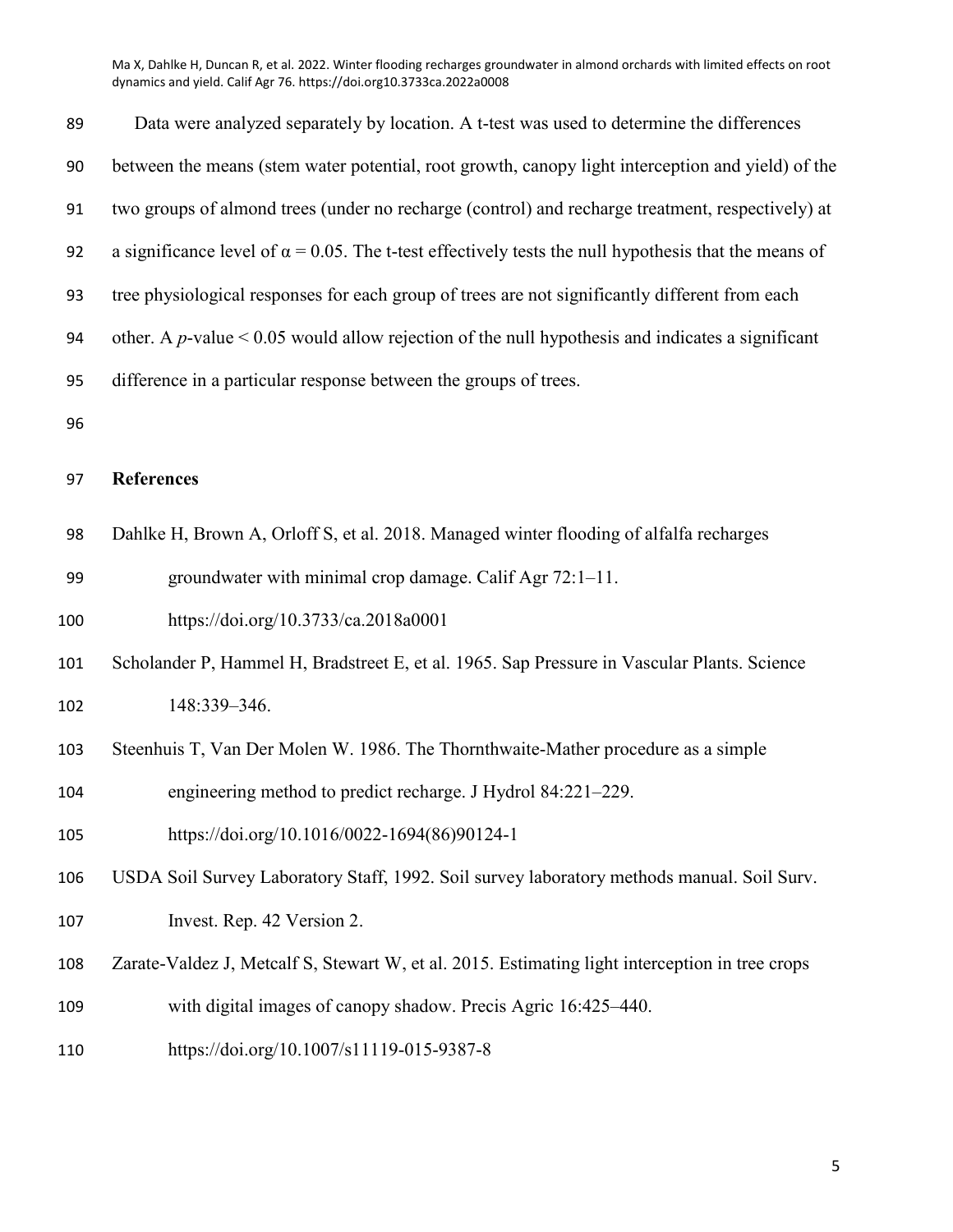## **Figure captions**

- **Supplementary Figure 1.** Soil stratigraphy and percent clay content in the control and recharge
- treatments at the Delhi site.

- **Supplementary Figure 2.** Soil stratigraphy and percent clay content in the control and recharge
- treatments at the Modesto site.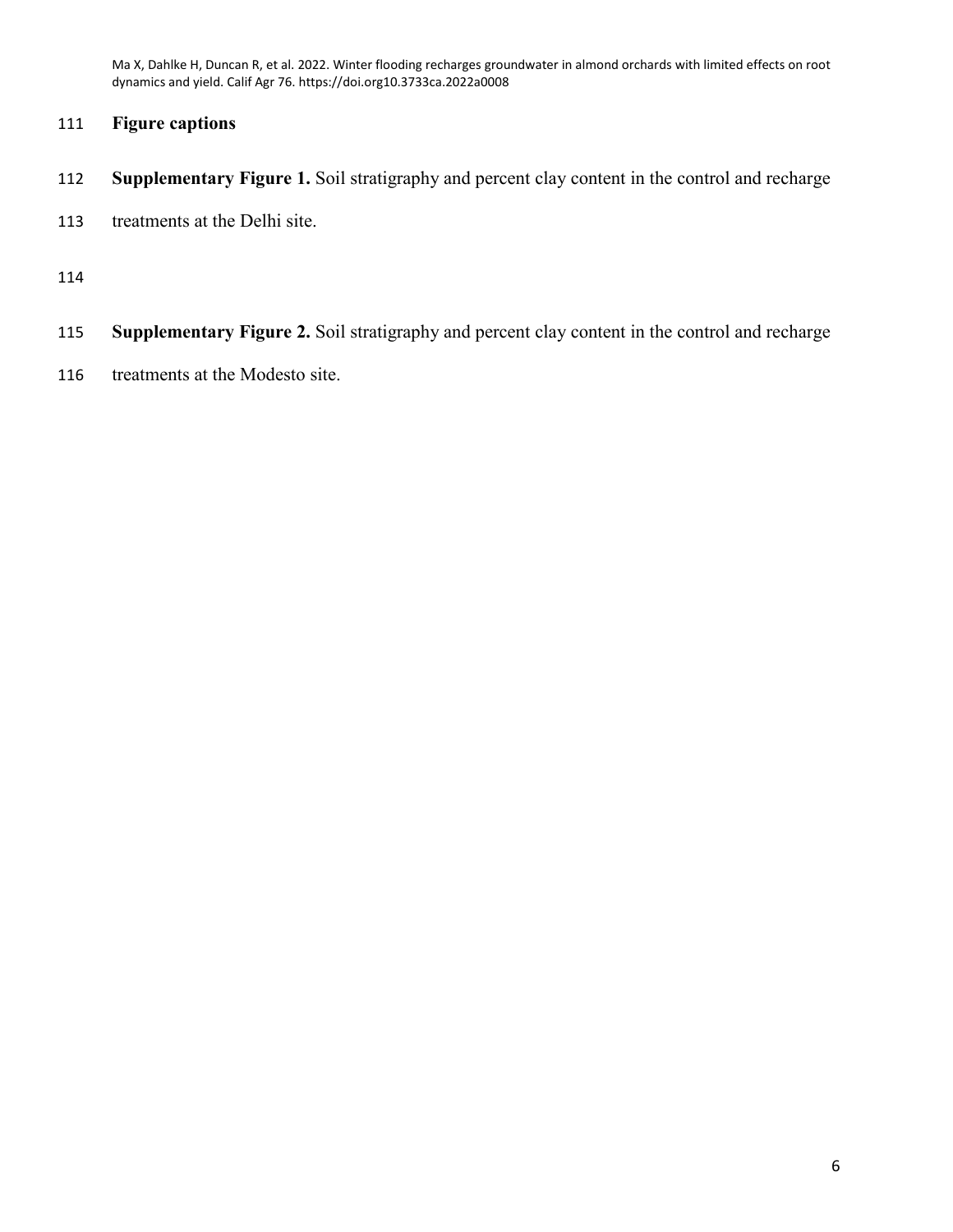# 117 **Supplementary Figure 1**